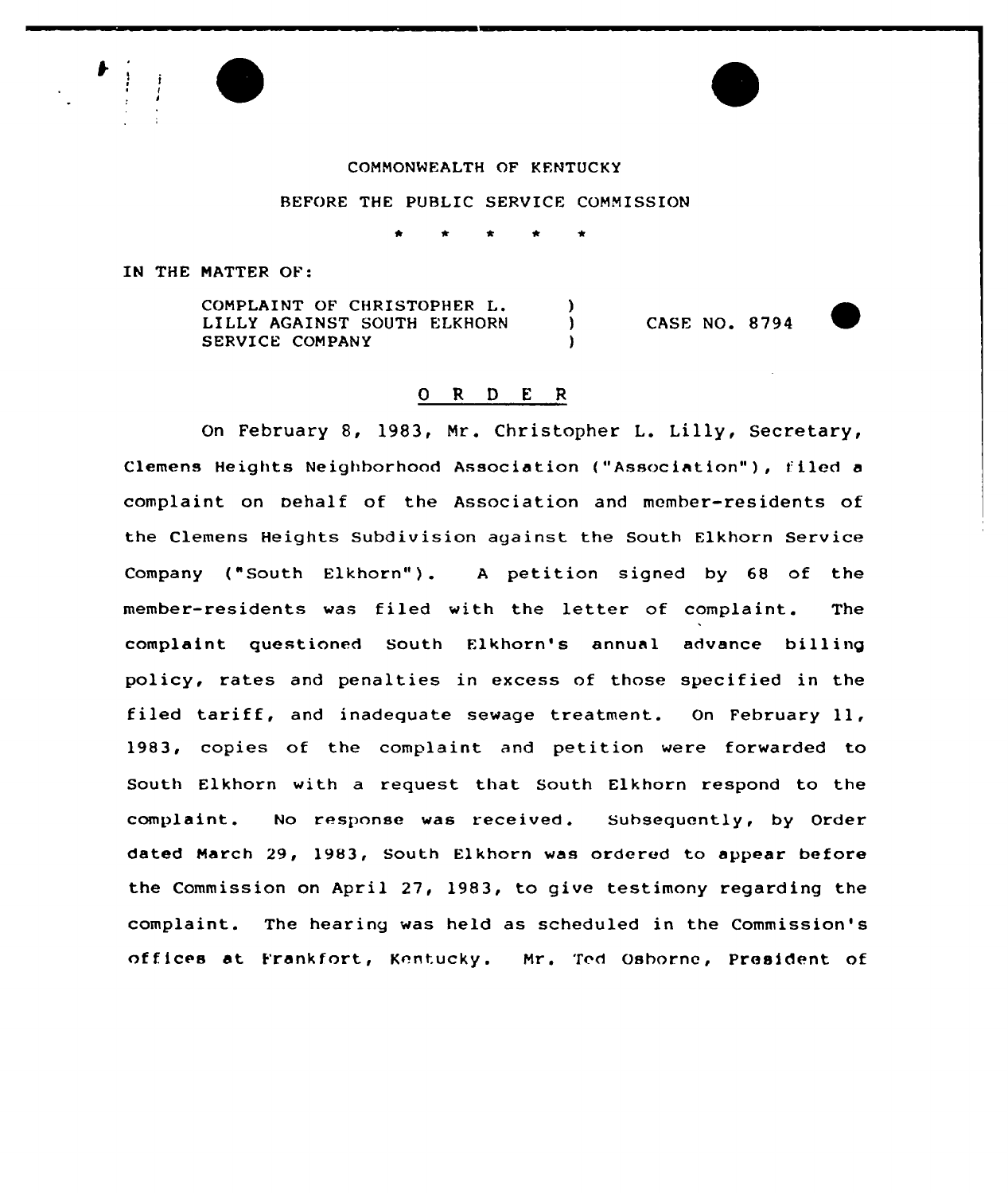South Elkhorn, appeared with his attorney, Nr. Sidney Marshall, Jr. Hr. Lilly appeared both as attorney for the Association and as a resident of the Clemens Heights Subdivision.

## Rates and Penalties

The South Elkhorn plant was constructed in 1968 prior to Commission jurisdiction over sewer utilities. South Elkhorn's tariff showing its existing rates was accepted by the Commission on January 22, 1975. South Elkhorn has not applied for an adjustment in rates since that time. South Elkhorn's tariff provides for annual single-family residential rates of 863 for the Robinwood and Waverly Subdivisions and 875.60 for Grasmere Subdivision and other users, and an annual rate of 8200 for churches. Bates are also prescribed for apartments and businesses; however, South Elkhorn has no customers in those classes. Mr. Osborne testified that residents in the Robinwood and Waverly Subdivisions are being charged \$60 per year, Grasmere residents are charged \$72 per year and churches are charged \$100 per year. There are no apartments, but duplexes are charged \$100 per year per unit.<sup>1</sup>

Since 1975, South Elkhorn has extended its lines to serve the Clemens Heights, Plantation, Hidden Springs and High Plains

 $-2$  -

 $\mathbf{1}_{\texttt{Transformer~of}}$  of Evidence ("T.E."), April 27, 1983, p. 59-62.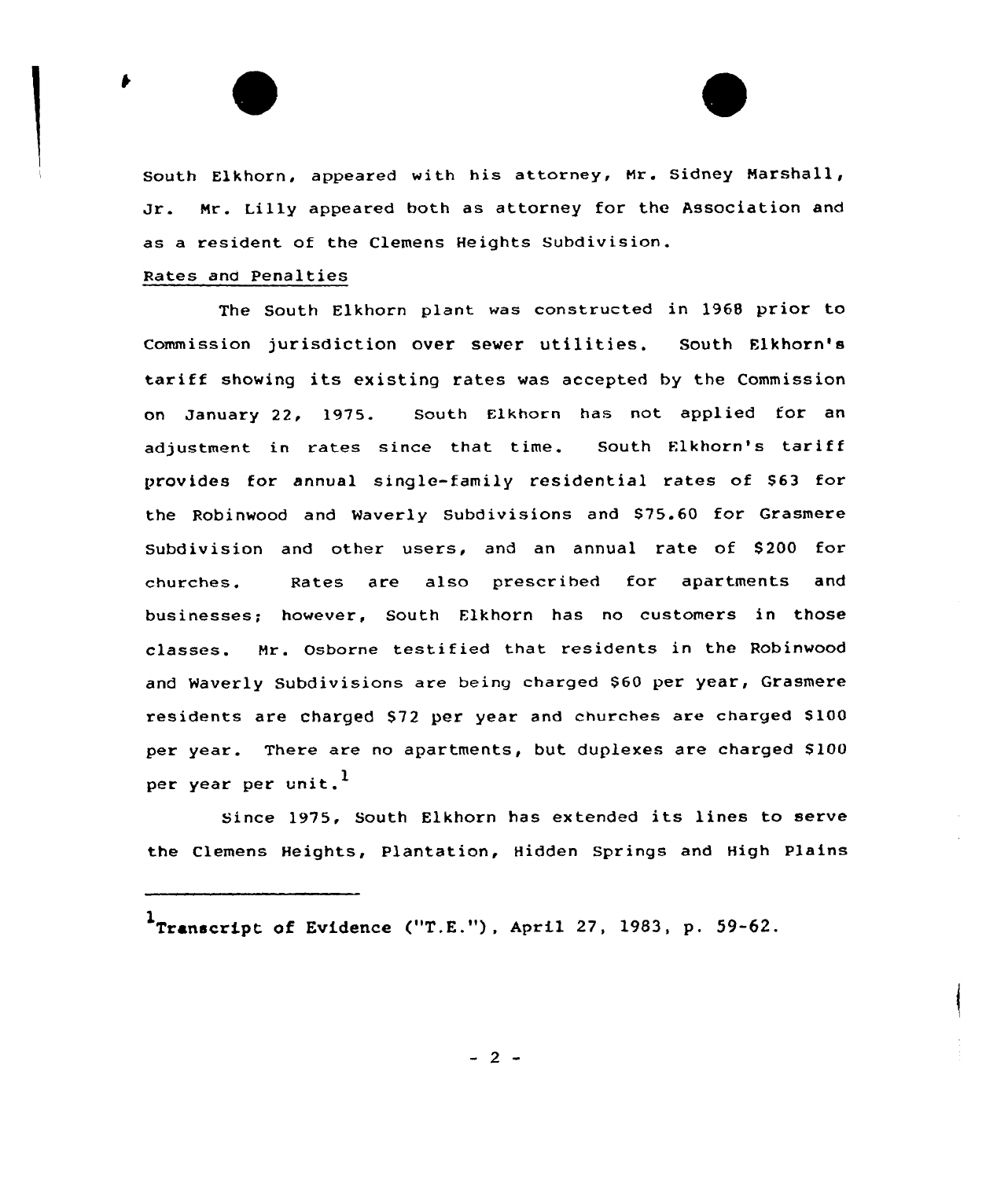Subdivisions. Residents in these areas are charged \$100 per year, except Plantation residents who are charged \$72 per year. $^{\text{2}}$ 

South Elkhorn stated that its rates do not cover costs of providing sewer service and indicated that possible sale of South Elkhorn to the City of Lexington was its reason for not applying for a rate increase.  $3$ 

South Elkhorn filed an operating agreement, hetween South Elkhorn and Hi-Acres Development Company, dated February 10, 1977.<sup>4</sup> which was to be made a part of the deed for each piece of property sold in the Clemens Heights Subdivision. The operating agreement provides for an annual sewage rate of S105 for each single-family residence beginning when a deed is delivered to the purchaser, or sewage is discharged into the lines, or <sup>a</sup> water meter is installed, whichever occurs earlier, and thereafter on the anniversary date. The agreement further provides for a lien on the individual parcels of developed property plus 10 percent late payment penalty and l-l/2 percent interest per month on late payments and the costs of collection.

The South Elkhorn tariff does not specifically allow advance billing but states that sower rental foes are due upon

 $2$ T.E., pp. 69, 70.

 $3$ T.E., p. 63.

<sup>4</sup> South Elkhorn, Exhibit No. 2.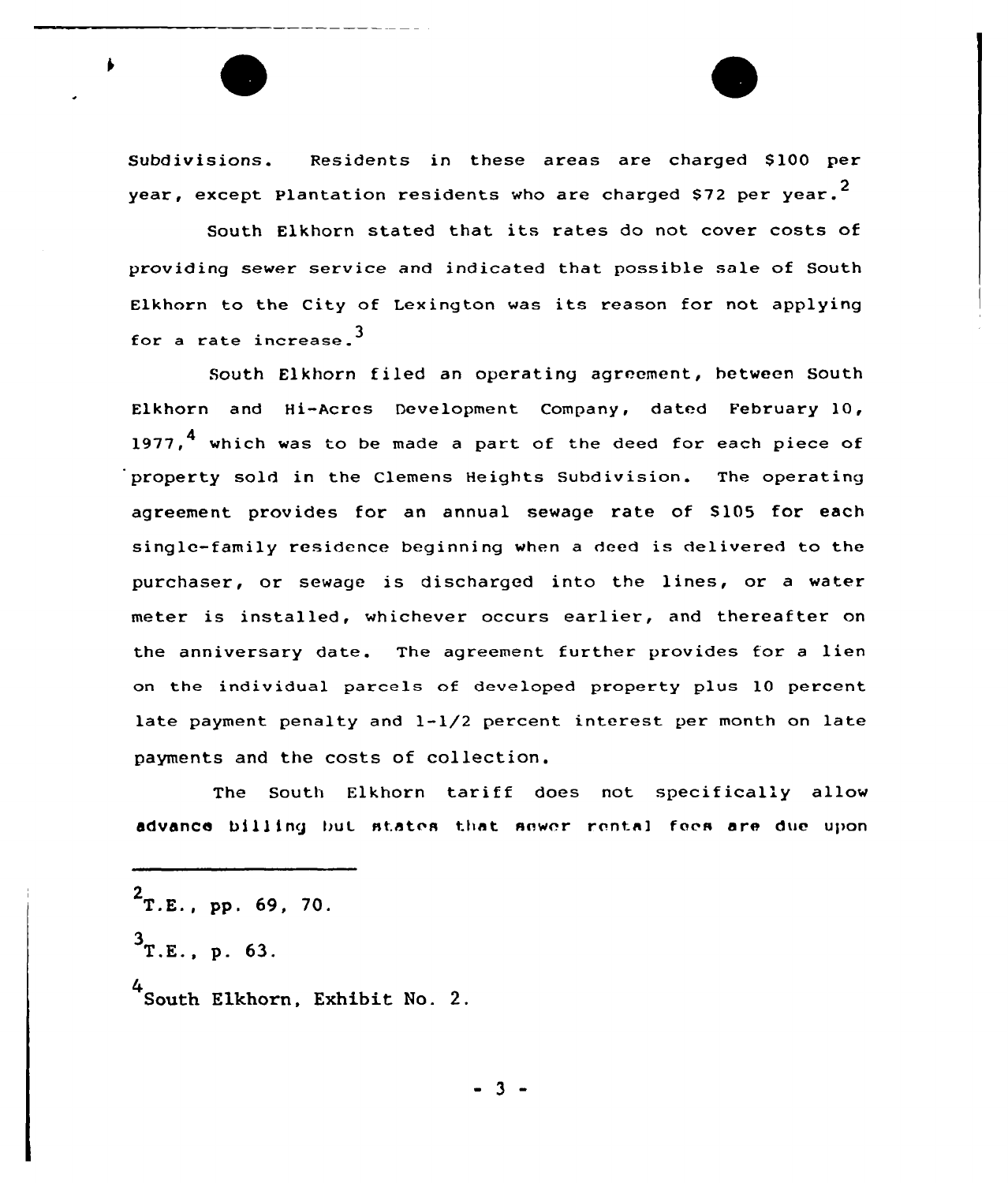

The Association objected to annual billing, billing for service prior to receipt of such service, payment of <sup>a</sup> penalty and interest on bills rendered in advance of service, and rates and interest in excess of those allowed by the tariff. Mr. Lilly stated that quarterly billing after service is rendered would be satisfactory.<sup>5</sup> Mr. Lilly has not actually been charged a penalty or interest, although these provisions are stated on his bills, nor is he aware of others who have paid these charges.  $6$  South Elkhorn has collected some penalties and interest, hut did not know the amounts. Customers are billed once a year on their deed anniversary dates, but are allowed to pay however they wish. Bills are not considered delinquent until <sup>a</sup> year from the billing date.<sup>7</sup> South Elkhorn wishes to continue billing once each year, but would allow payments to be made monthly or quarterly.<sup>8</sup>

 $5$ T.E., pp. 29, 30.  $^{6}$ T.E., pp. 27-29, 55, Lilly Exhibit No. 2.  $7T.E., pp. 71, 72.$  $B_{T.E., pp. 64, 72, 73, 78.}$ 

 $-4$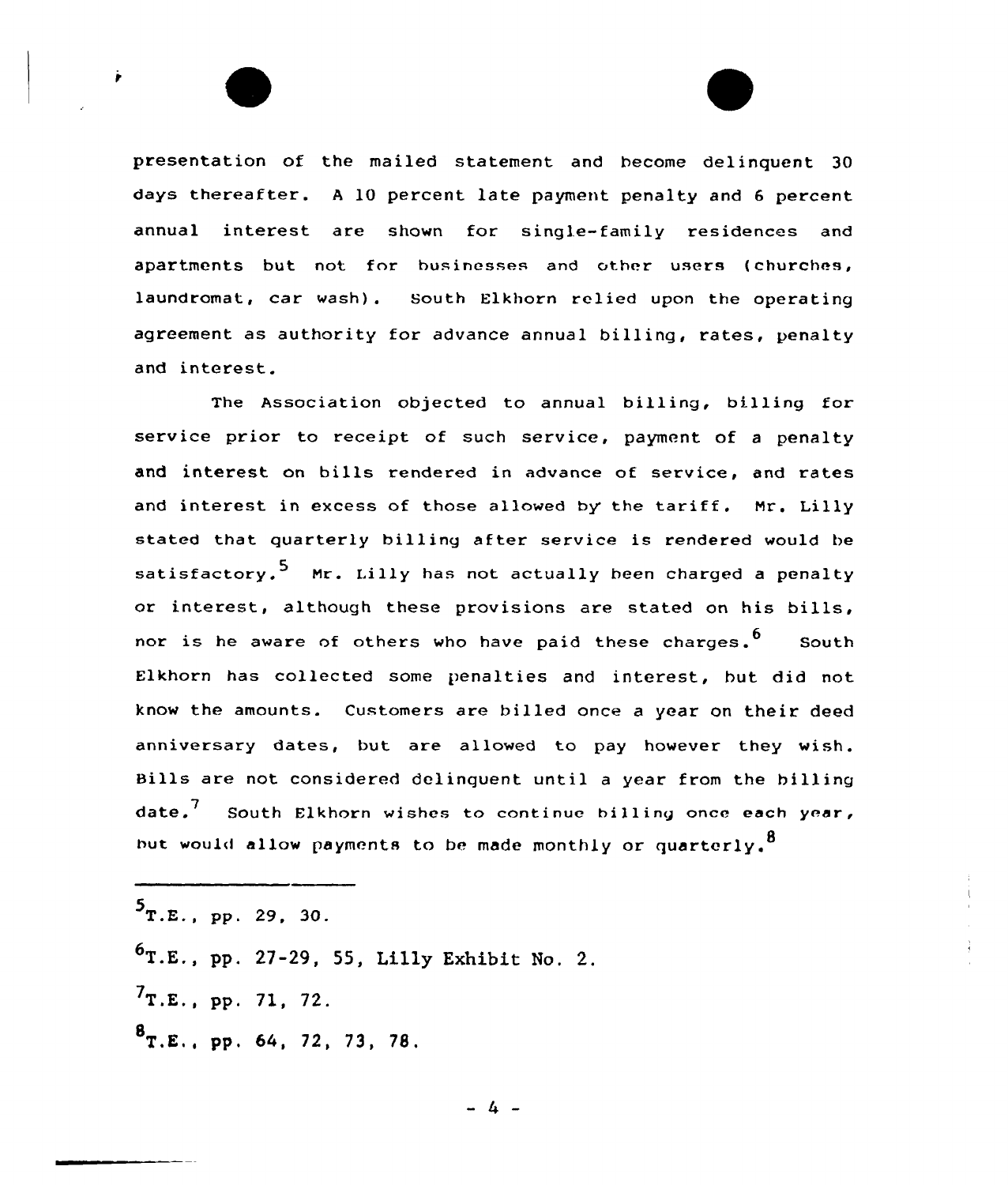#### Utility Construction

South Elkhorn has expanded its sewage treatment plant and extended sewers to serve the Clemens Heights, plantation, Hidden Springs, and High Plains Subdivision. This construction is not considered to be in the ordinary course of business and should have received Commission approval prior to construction.

## Adequacy of Service

South Elkhorn appeared to be in violation of 807 KAR 5:071, Section 5(1), at several times throughout calendar year 1982 by polluting the South Elkhorn Creek. Currently South Elkhorn's sewage treatment plant is being upgraded and has <sup>a</sup> new operator. $^{10}$  . With the plant upgrading and the employment of a new operator, South Elkhorn now appears to be in compliance with 807 KAR 5:071, Section 5(1}, and is providing adequate service to its customers.

#### FINDINGS

The Commission, having reviewed the evidence of record and being advised, is of the opinion and finds that:

(1) South Elkhorn is charging unauthorized rates to some of its customers. Residents of Robinwood and Waverly Subdivision should be charged \$63 per year. Residents of Grasmere, Clemens Heights, Plantation, Hidden Springs and High Plains Subdivisions should be charged \$75.60 per year, and churches should be charged

<sup>9&</sup>lt;br>T.E., pp. 69, 70.

 $10$ <sub>T.E., pp. 74, 75.</sub>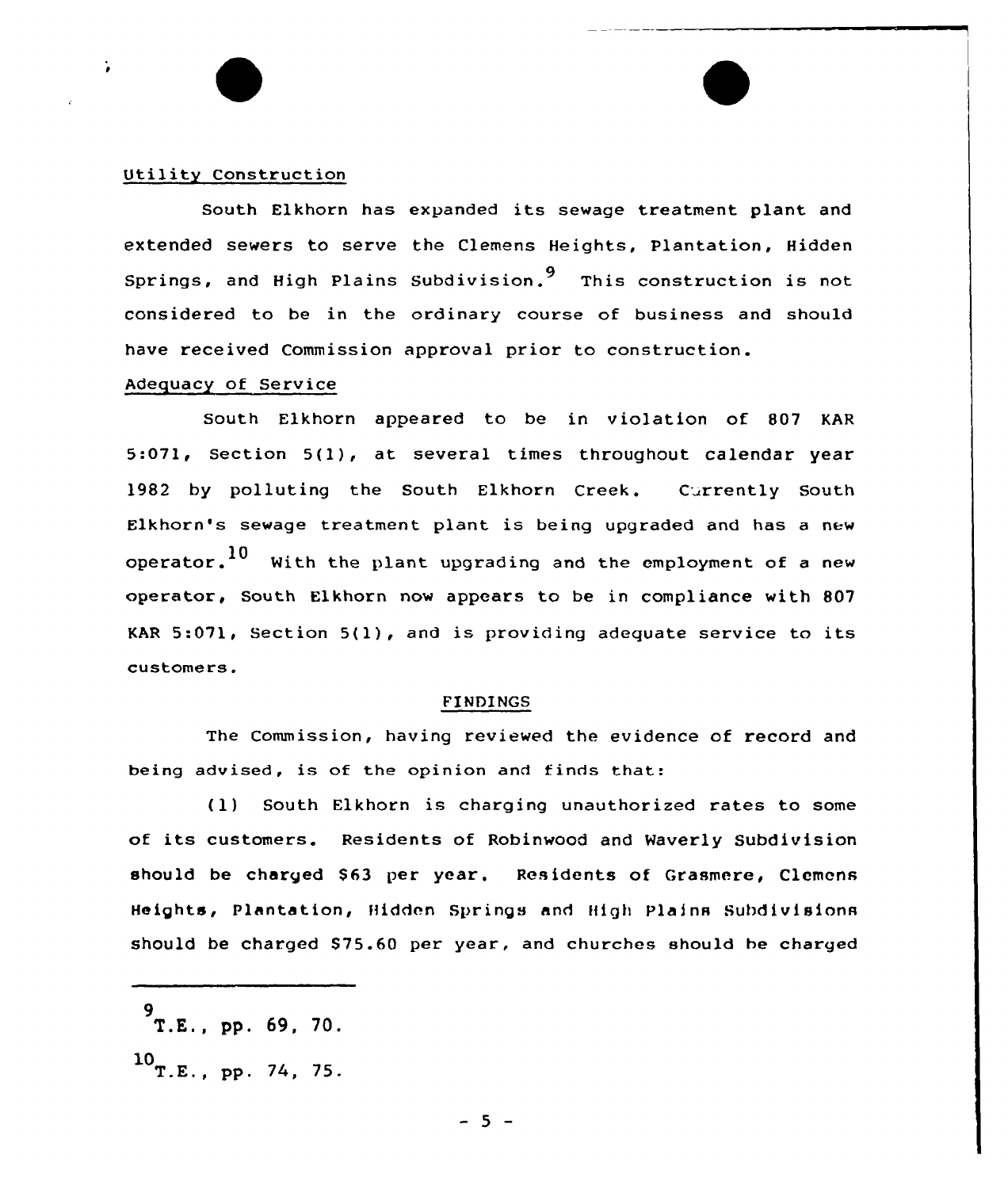



\$ 200 per year. Duplexes should be charged per unit according to the rate for the particular subdivision in which they are located.

<2) The operating agreement between South Elkhorn and the developer of the Clemens Heights Subdivision contains provisions which are in conflict with or contrary to Commission policy and regulations and South Elkhorn's filed tariff. In instances where such conflict exists, the Commission policies and regulations prevail. South Elkhorn should file revised tariff sheets setting out its rates, rules, and regulations consistent with KRS Chapter 278, Chapter 807 of the Kentucky Administrative Regulations and the findings and orders herein.

(3) South Elkhorn should develop a standard billing procedure for all customers whereby bills are rendered quarterly after service is received based upon the approved rates. The billing procedure should include the dates bills are to be mailed and the date due after which the late payment penalty vill apply.

(4) Commission policy prohibits dual and/or compounded penalties on past due bills. South Elkharn should delete the interest provision in its tariff and apply the 10 percent late payment penalty uniformly to all customers according to the following:

> When a penalty is assessed due to late payment, any payment received shall first be applied to the bill for service rendered. In subsequent bills, a penalty shall not be assessed on an<br>unpaid penalty. A penalty shall be assessed A penalty shall be assessed only once on each delinquent billing.

> > $-6 -$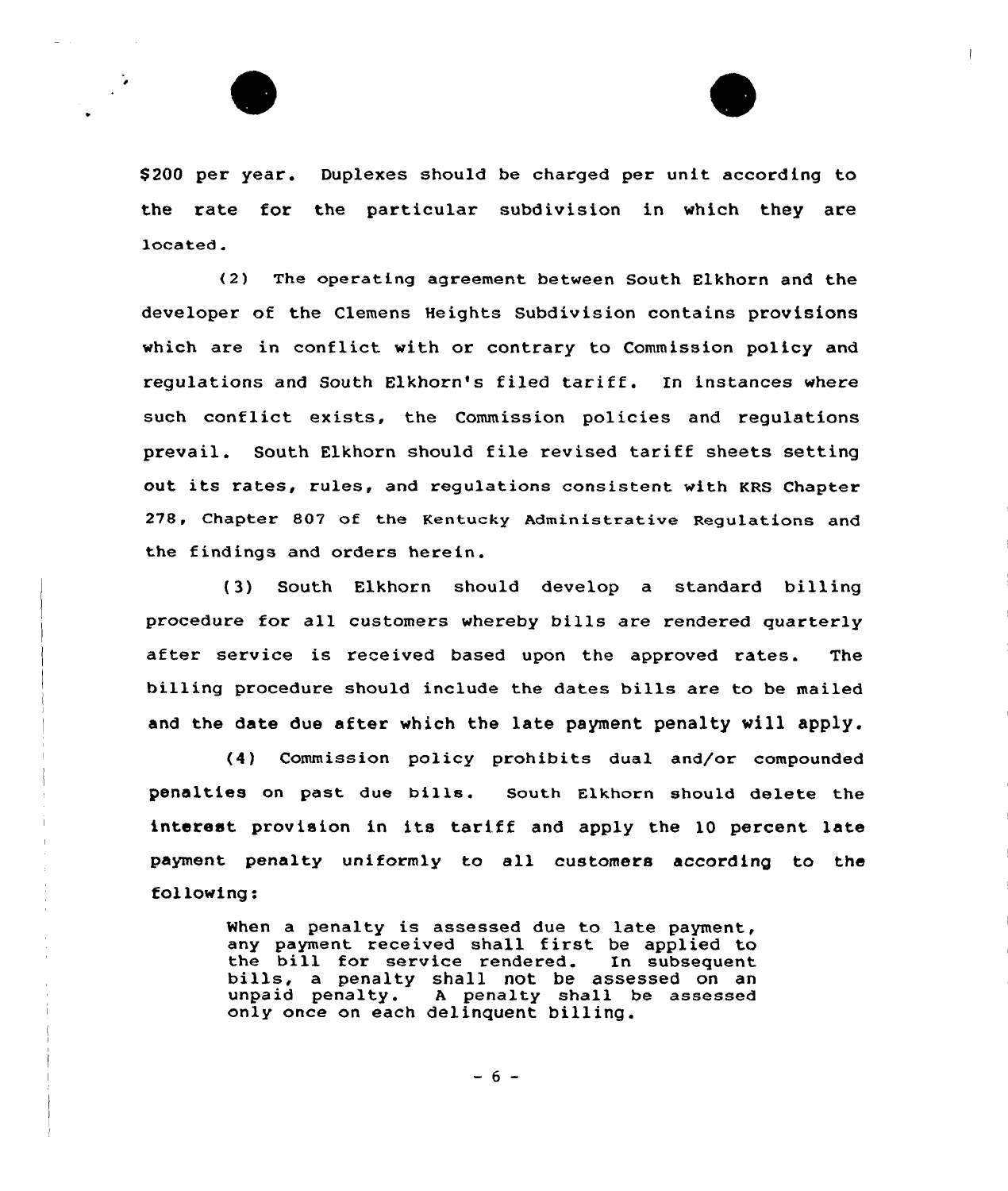(5) South Elkhorn should file information regarding the status of any sale negotiations with the City of Lexington. Further, South Flkhorn should be cautioned that, prior to any sale or transfer of its assets, application must be filed with the Commission for authorization to do so.

(6) The complaint of poor service and inadequate sewage treatment involving the alleged pollution of the South Elkhorn Creek by South Flkhorn has been resolved, and South Elkhorn is now providing adequate service to its customers as required by <sup>807</sup> KAR 5:071, Section 5(l}.

(7) KRS 278.020 requires jurisdictional utilities to request Commission approval prior to performing any construction not in the ordinary course of business. In the future, South Elkhorn should receive Commission approval prior to performing construction. The record indicates that South Elkhorn has neither sought nor received approval in the past. The Commission will tolerate no further violations of KRS 27B.020 by South Flkhorn and will consider the levying of penalties against South Elkhorn in accordance with KRS 278.990 should there be any further performance of regulated construction without Commission approval.

IT IS THEREFORE ORDERED that South Elkhorn shall cease the charging of unauthorized rates and shall charge the rates specified by its approved tariff as stated in Finding No. <sup>1</sup> herein.

 $-7 -$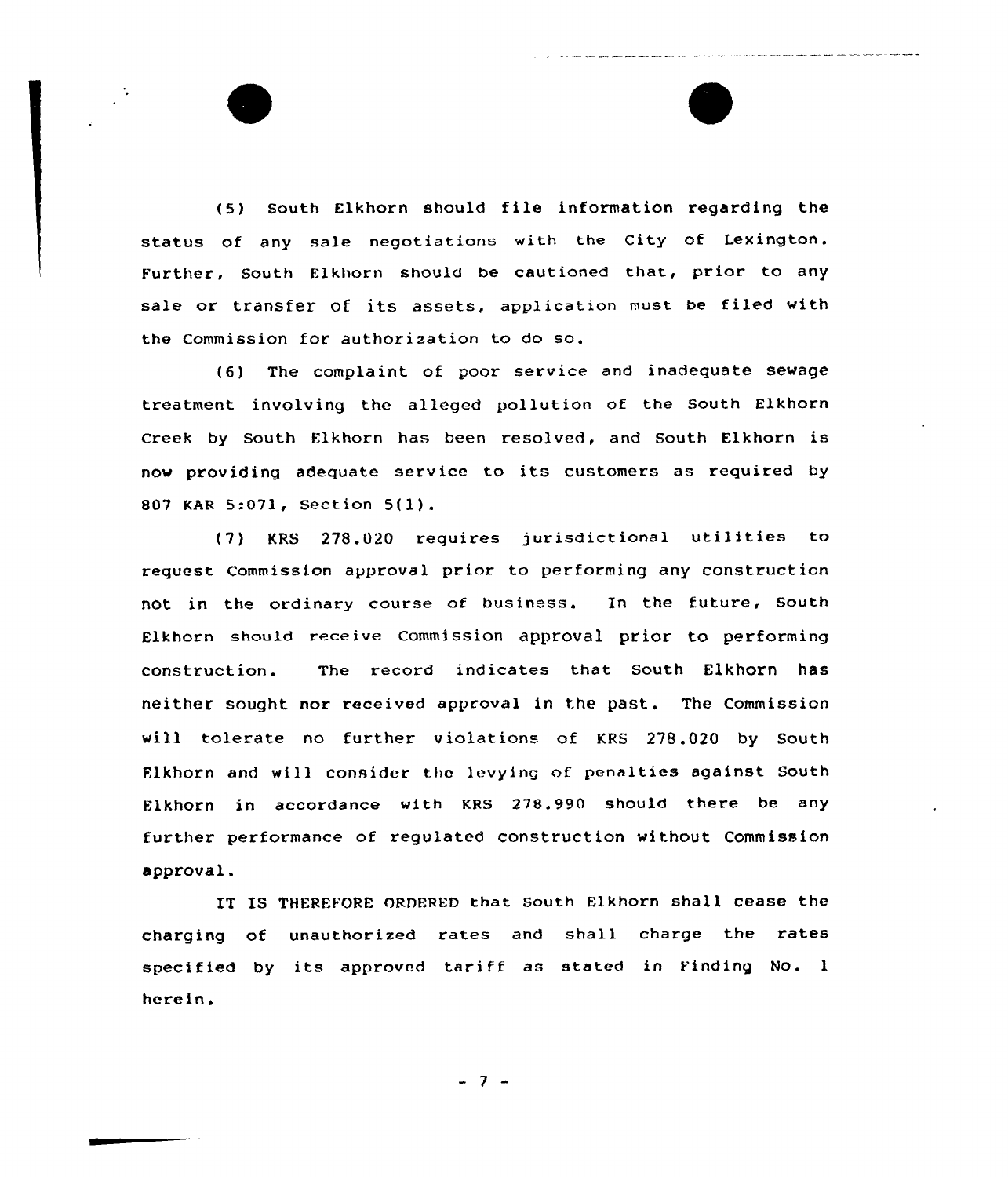IT IS FURTHER ORDERED that South Elkhorn shall develop a standard billing procedure for all customers for quarterly billing after service is rendered, including the dates bills will be mailed and the due date after which the late payment penalty shall apply.

IT IS FURTHER ORDERED that South Elkhorn shall delete the interest provision from its tariff and shall apply the late payment penalty allowed by its tariff uniformly to all customers in accordance with Finding No. 4 herein.

IT IS FURTHER ORDERED that within 30 days of the date of this Order, South Elkhorn shall file revised tariff sheets setting out its rates, rules and regulations in accordance with KRS Chapter 278, Chapter 807 of the Kentucky Administrative Regulations and the findings and orders herein.

IT IS FURTHER ORDERED that within 30 days Of the date of this Order South Elkharn shall file sufficient data to determine the status of any sale negotiations with the City of Lexington.

IT IS FURTHER ORDFRFD that South Elkhorn shall file with the Commission <sup>a</sup> copy of its monthly "Discharge Monitoring Report," which it currently f iles with the Division of Mater of the Natural Resources and Environmental Protection Cabinet for a period of <sup>1</sup> year from the date af this Order to insure compliance with <sup>807</sup> KAR 5:071, Section 5(l) .

IT IS FURTHER ORDERFD that South Elkhorn shall obtain the approval of this Commission prior to performing any future construction which is governed by KRS 278.020.

 $-8 -$ 

 $\pmb{\prime}$